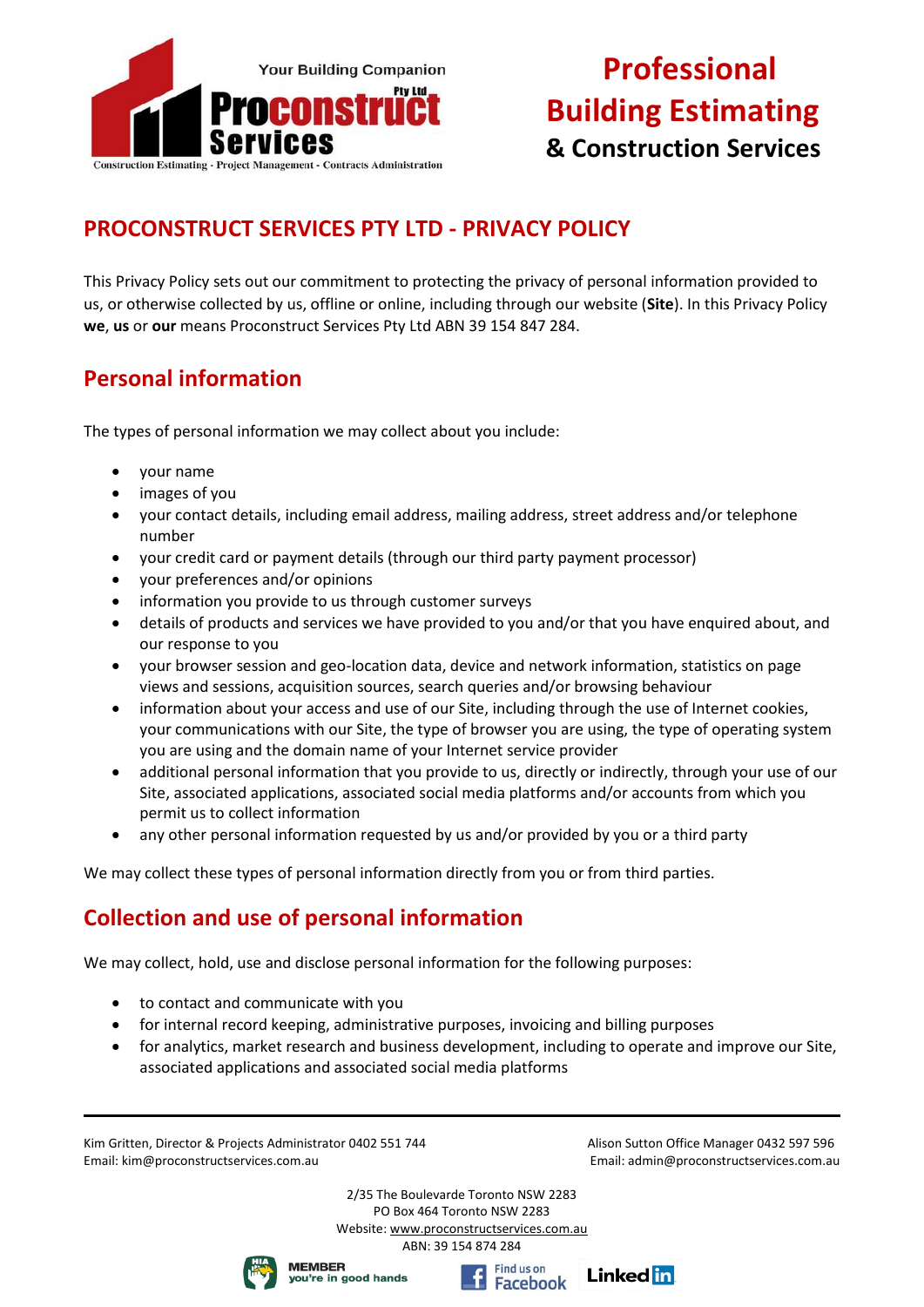

**Construction Estimating - Project Management - Contracts Administration** 

- for advertising and marketing, including to send you promotional information about our products and services and information about third parties that we consider may be of interest to you
- to comply with our legal obligations and resolve any disputes that we may have
- Sales of product

### **Disclosure of personal information to third parties**

We may disclose personal information to:

- third party service providers for the purpose of enabling them to provide their services, including (without limitation) IT service providers, data storage, web-hosting and server providers, debt collectors, maintenance or problem-solving providers, marketing or advertising providers, professional advisors and payment systems operators
- our employees, contractors and/or related entities
- our existing or potential agents or business partners
- anyone to whom our business or assets (or any part of them) are, or may (in good faith) be, transferred
- credit reporting agencies, courts, tribunals and regulatory authorities, in the event you fail to pay for goods or services we have provided to you
- courts, tribunals, regulatory authorities and law enforcement officers, as required by law, in connection with any actual or prospective legal proceedings, or in order to establish, exercise or defend our legal rights
- third parties, including agents or sub-contractors, who assist us in providing information, products, services or direct marketing to you. This may include parties located, or that store data, outside of Australia
- third parties to collect and process data, such as Google Analytics or other relevant businesses. This may include parties that store data outside of Australia

By providing us with personal information, you acknowledge that some third parties may not be regulated by the Privacy Act and the Australian Privacy Principles in the Privacy Act and if any third party engages in any act or practice that contravenes the Australian Privacy Principles, it would not be accountable under the Privacy Act and you will not be able to seek redress under the Privacy Act.

### **Your rights and controlling your personal information**

**Choice and consent**: Please read this Privacy Policy carefully. By providing personal information to us, you consent to us collecting, holding, using and disclosing your personal information in accordance with this Privacy Policy. You do not have to provide personal information to us, however, if you do not, it may affect your use of this Site or the products and/or services offered on or through it.

Kim Gritten, Director & Projects Administrator 0402 551 744 Alison Sutton Office Manager 0432 597 596 Email: kim@proconstructservices.com.au Email: admin@proconstructservices.com.au





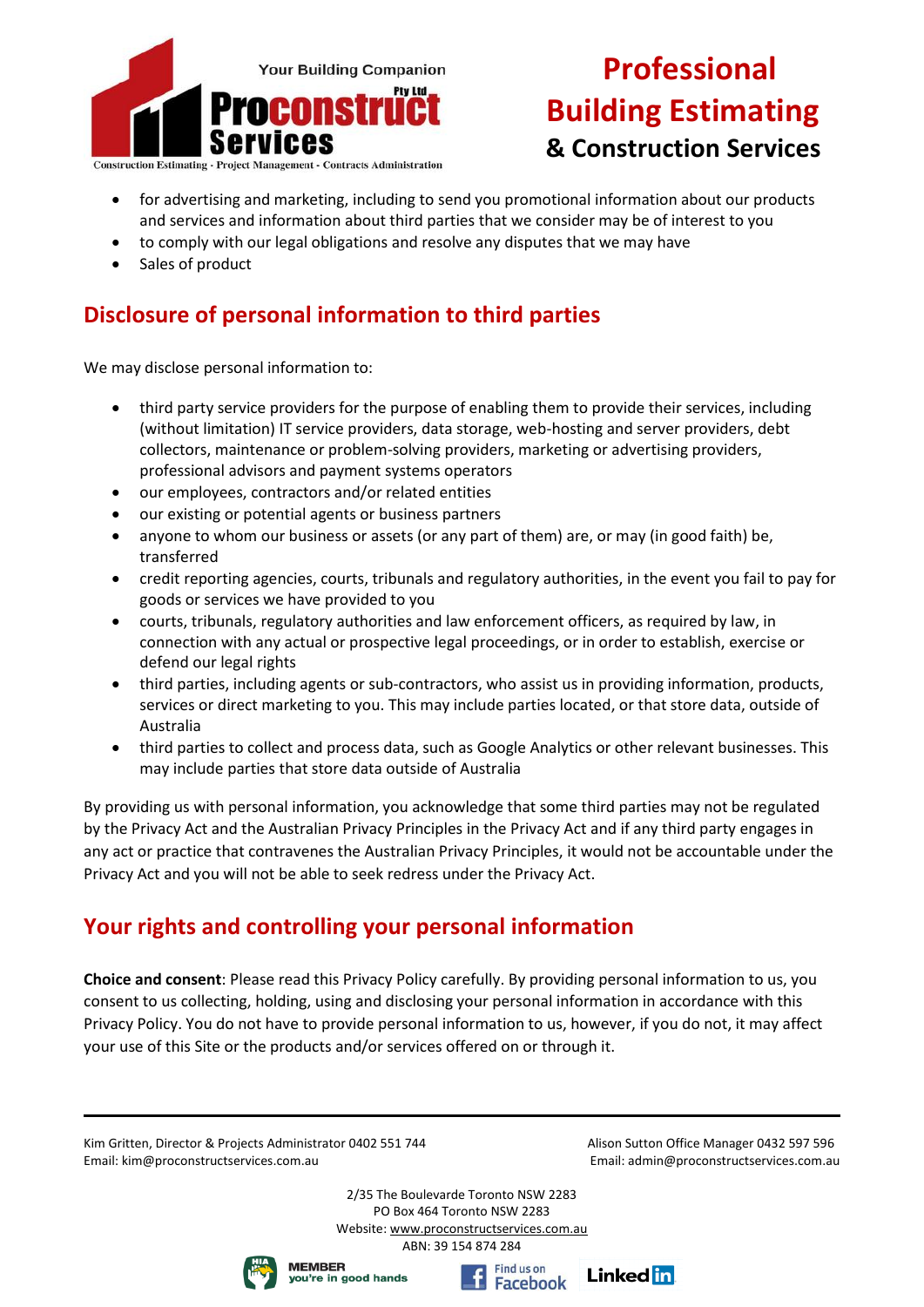

**Information from third parties**: If we receive personal information about you from a third party, we will protect it as set out in this Privacy Policy. If you are a third party providing personal information about somebody else, you represent and warrant that you have such person's consent to provide the personal information to us.

**Restrict**: If you have previously agreed to us using your personal information for direct marketing purposes, you may change your mind at any time by contacting us using the details below.

**Access**: You may request details of the personal information that we hold about you. An administrative fee may be payable for the provision of such information.

**Correction**: If you believe that any information we hold about you is inaccurate, out of date, incomplete, irrelevant or misleading, please contact us using the details below. We will take reasonable steps to correct any information found to be inaccurate, incomplete, misleading or out of date.

**Complaints**: If you wish to make a complaint about how we have handled your personal information, please contact us using the details below and provide us with full details of the complaint. We will promptly investigate your complaint and respond to you, in writing, setting out the outcome of our investigation and the steps we will take to deal with your complaint

**Unsubscribe**: To unsubscribe from our e-mail database or opt-out of communications (including marketing communications), please contact us using the details below or opt-out using the opt-out facilities provided in the communication.

#### **Storage and security**

We are committed to ensuring that the personal information we collect is secure. In order to prevent unauthorised access or disclosure, we have put in place suitable physical, electronic and managerial procedures to safeguard and secure the personal information and protect it from misuse, interference, loss and unauthorised access, modification and disclosure.

We cannot guarantee the security of any information that is transmitted to or by us over the Internet. The transmission and exchange of information is carried out at your own risk. Although we take measures to safeguard against unauthorised disclosures of information, we cannot assure you that the personal information we collect will not be disclosed in a manner that is inconsistent with this Privacy Policy.

### **Cookies and web beacons**

We may use cookies on our Site from time to time. Cookies are text files placed in your computer's browser to store your preferences. Cookies, by themselves, do not tell us your email address or other personally

Kim Gritten, Director & Projects Administrator 0402 551 744 Alison Sutton Office Manager 0432 597 596 Email: kim@proconstructservices.com.au Email: admin@proconstructservices.com.au





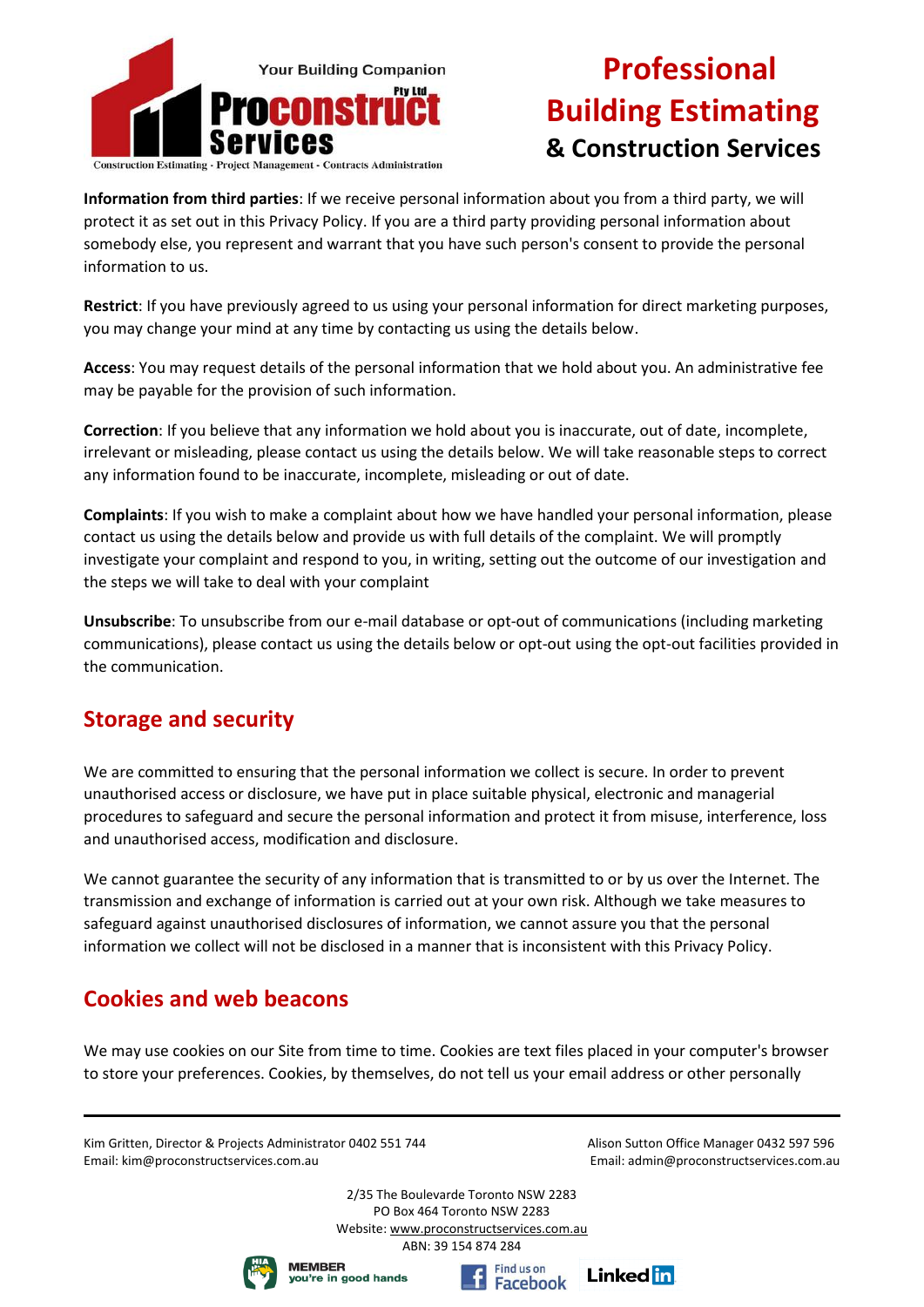

identifiable information. However, they do allow third parties, such as Google and Facebook, to cause our advertisements to appear on your social media and online media feeds as part of our retargeting campaigns. If and when you choose to provide our Site with personal information, this information may be linked to the data stored in the cookie.

We may use web beacons on our Site from time to time. Web beacons (also known as Clear GIFs) are small pieces of code placed on a web page to monitor the visitor's behaviour and collect data about the visitor's viewing of a web page. For example, web beacons can be used to count the users who visit a web page or to deliver a cookie to the browser of a visitor viewing that page.

#### **Links to other websites**

Our Site may contain links to other websites. These are use with the express written permission of our clients and used at the discretion of Proconstruct Services. We do not have any control over those websites and we are not responsible for the protection and privacy of any personal information which you provide whilst visiting those websites. Those websites are not governed by this Privacy Policy.

### **Client Photos**

Our Site contains photos and testimonials used with the express written permission of our Proconstruct Services clients and are used at the discretion of Proconstruct Services. Photos and Testimonials are for the exclusive use of Proconstruct Services and may not be used for any other purpose than intended or without the express written permission from Proconstruct and the Owner. We are not responsible for the protection and privacy of any information associated with Photos or Testimonials whilst visiting our Website. Those Photos and Testimonials are not governed but the Privacy Policy.

#### **Amendments**

We may, at any time and at our discretion, vary this Privacy Policy by publishing the amended Privacy Policy on our Site. We recommend you check our Site regularly to ensure you are aware of our current Privacy Policy.

#### **For any questions or notices, please contact our Privacy Officer at:**

Proconstruct Services Pty Ltd ABN 39 154 847 284

Email: admin@proconstructservies.com.au

**Last update**: 5 February 2019

Kim Gritten, Director & Projects Administrator 0402 551 744 Alison Sutton Office Manager 0432 597 596 Email: kim@proconstructservices.com.au Email: admin@proconstructservices.com.au